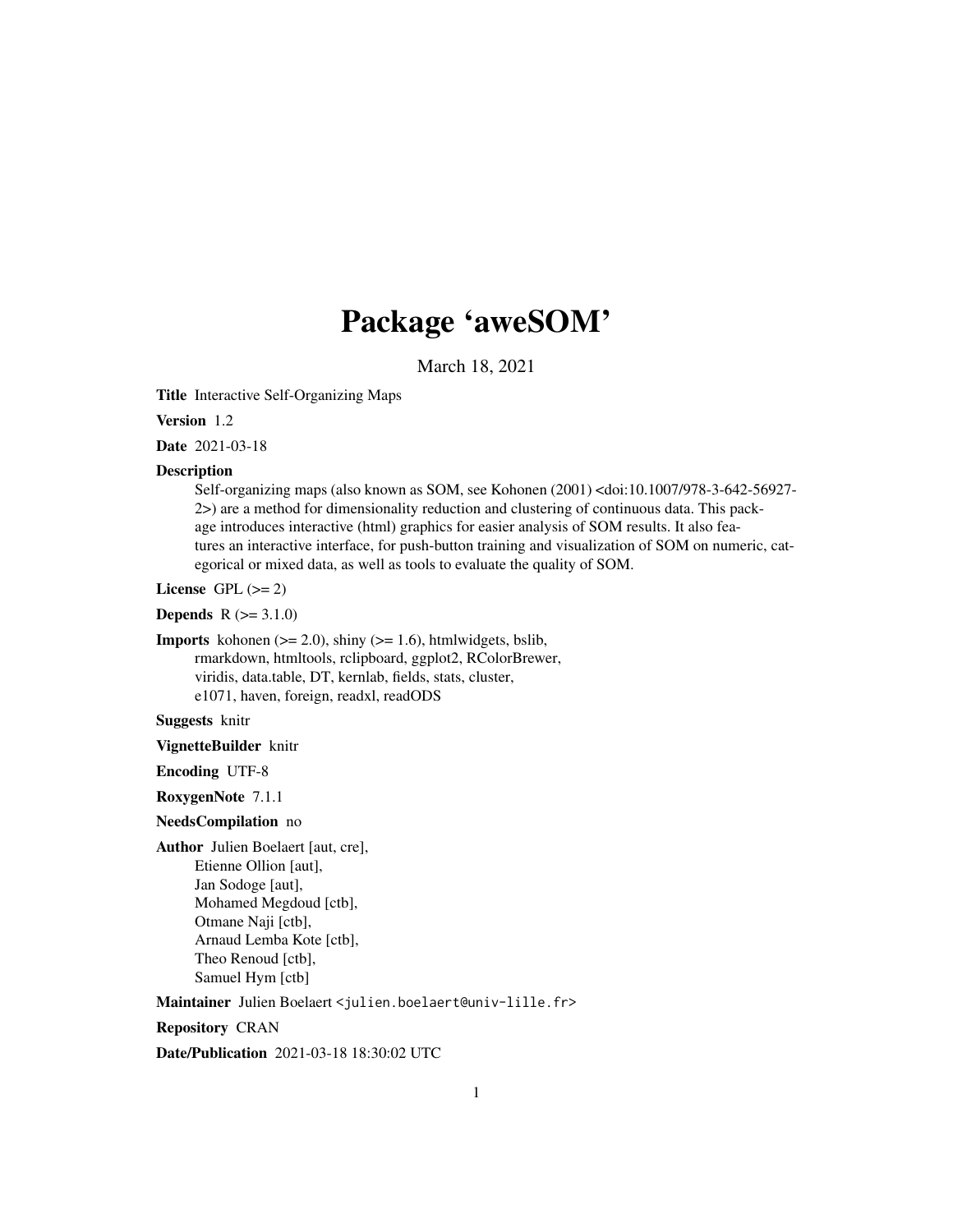### <span id="page-1-0"></span>R topics documented:

| Index | 15 |
|-------|----|
|       |    |
|       |    |
|       |    |
|       |    |
|       |    |
|       |    |
|       |    |
|       |    |
|       |    |
|       |    |
|       |    |
|       |    |

aweSOM-package *Interactive Self-Organizing Maps*

#### Description

Interactive plots and interface for Kohonen self-organizing maps.

#### References

Kohonen T. (2001) *Self-Organizing Maps*, 3rd edition, Springer Press, Berlin. <doi:10.1007/978-3- 642-56927-2>

#### See Also

[aweSOM](#page-1-1), [aweSOMplot](#page-3-1), [somInit](#page-12-1), [somQuality](#page-13-1).

<span id="page-1-1"></span>aweSOM *aweSOM interface*

#### Description

Launches the (offline) web-based interface for training and visualizing self-organizing maps.

#### Usage

aweSOM()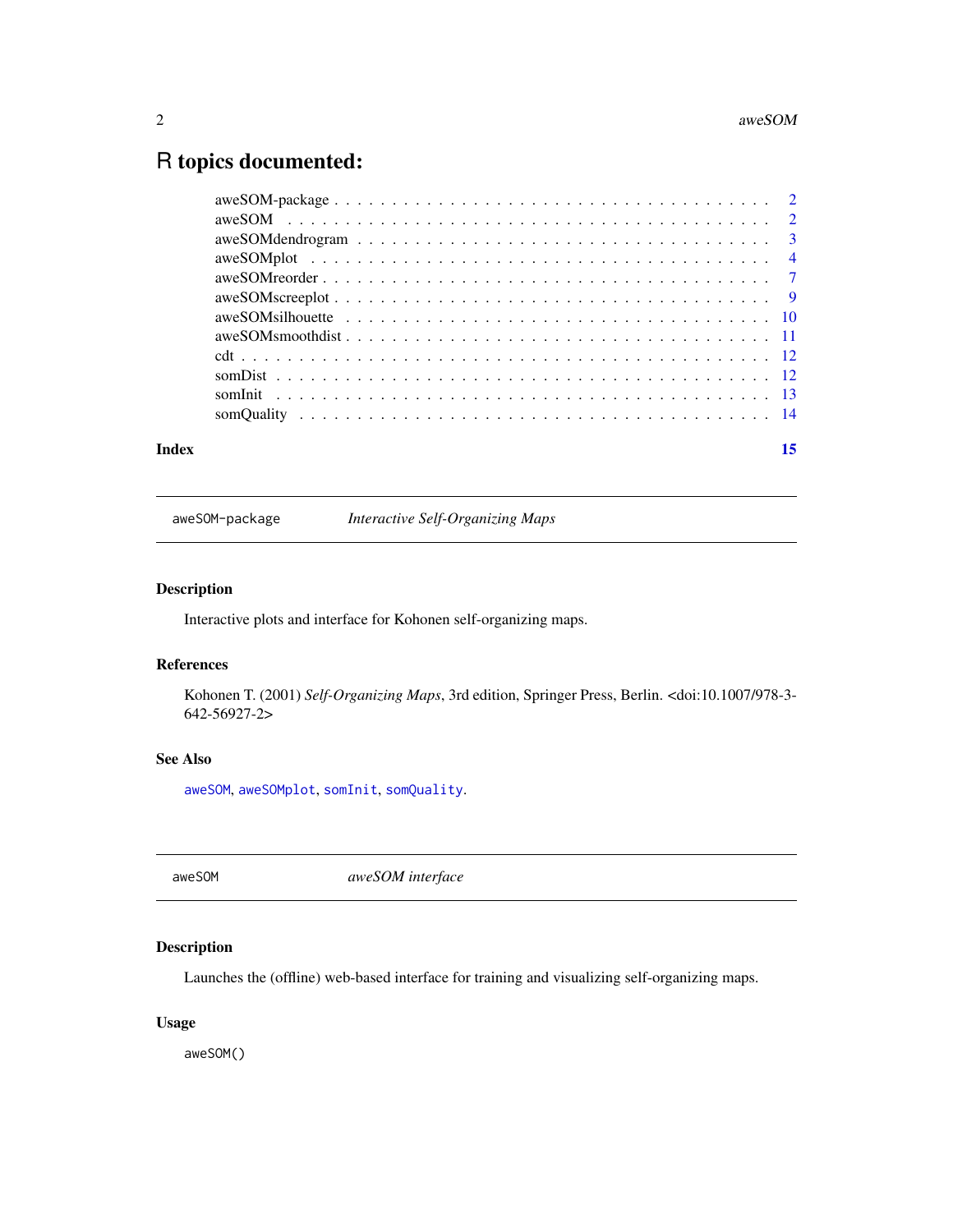#### <span id="page-2-0"></span>Details

If the interface does not open automatically, open the printed link in a web browser.

To open large files within the interface, use options(shiny.maxRequestSize=2^30) (or a suitably large file size) before lauching the interface.

#### Value

No return value, used for side effects.

#### References

Kohonen T. (2001) *Self-Organizing Maps*, 3rd edition, Springer Press, Berlin. <doi:10.1007/978-3- 642-56927-2>

aweSOMdendrogram *Dendogram of hierarchical clustering of SOM cells*

#### Description

Plots the dendogram of a hierarchical clustering of the SOM prototypes.

#### Usage

aweSOMdendrogram(clust, nclass)

#### **Arguments**

| clust  | an object of class helust, the result of a hierarchical clustering performed by<br>stats::hclust. |
|--------|---------------------------------------------------------------------------------------------------|
| nclass | an integer, number of superclasses                                                                |

#### Value

Returns NULL if nclass is 1, or else a list containing the indices of the SOM cells in each superclass.

```
## Build training data
dat <- iris[, c("Sepal.Length", "Sepal.Width", "Petal.Length", "Petal.Width")]
### Scale training data
dat <- scale(dat)
## Train SOM
### Initialization (PCA grid)
init <- somInit(dat, 4, 4)
ok.som <- kohonen::som(dat, grid = kohonen::somgrid(4, 4, 'hexagonal'),
                       rlen = 100, alpha = c(0.05, 0.01),
                       radius = c(2.65, -2.65),
```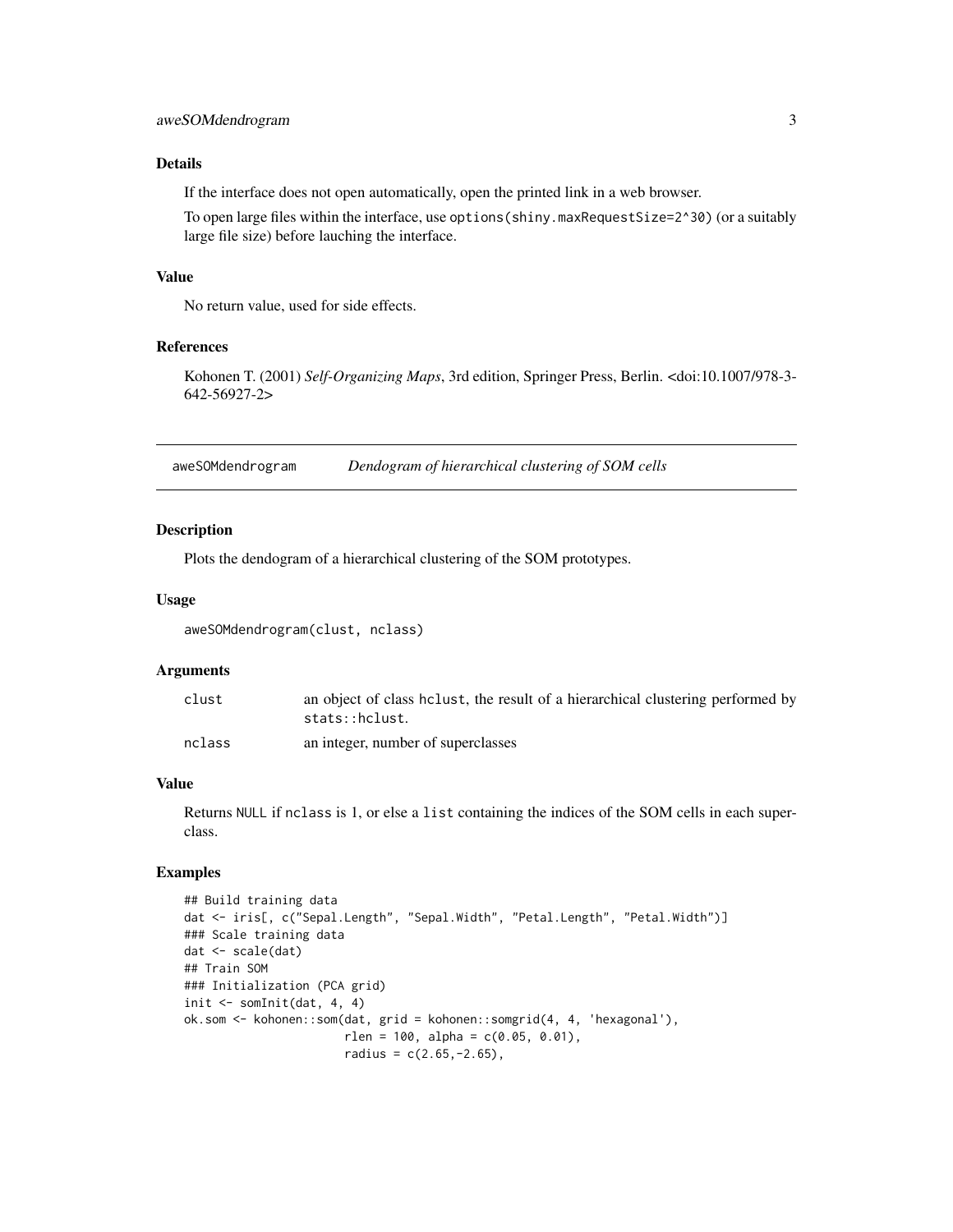```
init = init, dist.fcts = 'sumofsquares')
## Group cells into superclasses (hierarchical clustering)
superclust <- hclust(dist(ok.som$codes[[1]]), 'complete')
## Plot superclasses dendrogram
aweSOMdendrogram(superclust, 2)
```
<span id="page-3-1"></span>aweSOMplot *Interactive SOM plots*

#### Description

Plot interactive visualizations of self-organizing maps (SOM), as an html page. The plot can represent general map informations, or selected categorical or numeric variables (not necessarily the ones used during training). Hover over the map to focus on the selected cell or variable, and display further information.

#### Usage

```
aweSOMplot(
  som,
 type = c("Hitmap", "Cloud", "UMatrix", "Circular", "Barplot", "Boxplot", "Radar",
    "Line", "Color", "Pie", "CatBarplot"),
  data = NULL,
  variables = NULL,
  superclass = NULL,
  obsNames = NULL,
  scales = c("contrast", "range", "same"),
  values = c("mean", "median", "prototypes"),
  size = 400,palsc = c("Set3", "viridis", "grey", "rainbow", "heat", "terrain", "topo", "cm",
    rownames(RColorBrewer::brewer.pal.info)),
 palvar = c("viridis", "grey", "rainbow", "heat", "terrain", "topo", "cm",
    rownames(RColorBrewer::brewer.pal.info)),
  palrev = FALSE,
  shows = TRUE,transparency = TRUE,
  boxOutliers = TRUE,
  showSC = TRUE,
  pieEqualSize = FALSE,
  showNames = TRUE,
  legendPos = c("beside", "below", "none"),
  legendFontsize = 14,
  cloudType = c("cellPCA", "kPCA", "PCA", "proximity", "random"),
  cloudSeed = NA,
  elementId = NULL)
```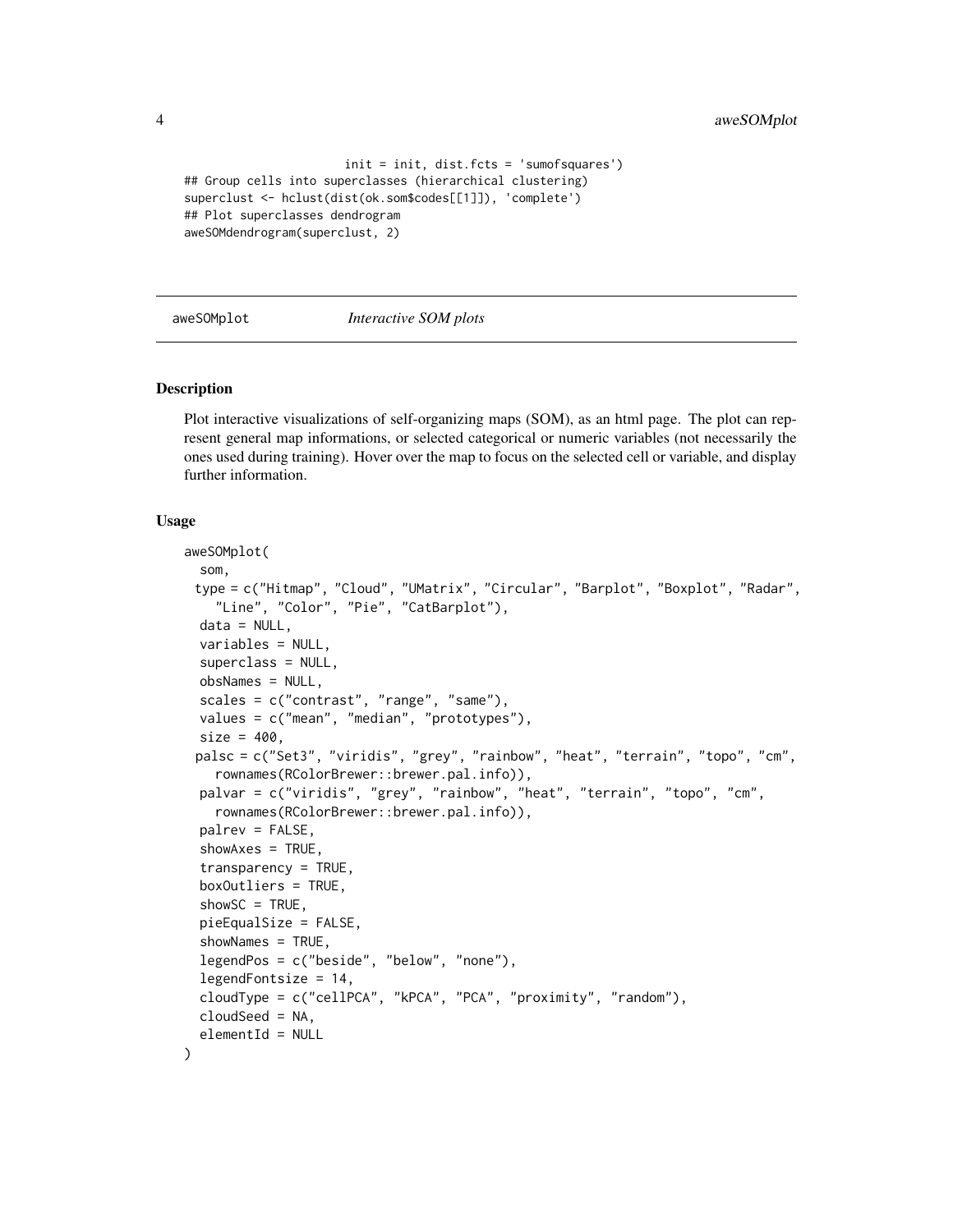#### aweSOMplot 5

#### Arguments

| som          | kohonen object, a SOM created by the kohonen: : som function.                                                                                                                                                                                                                                                                                                                                                                                                                                |
|--------------|----------------------------------------------------------------------------------------------------------------------------------------------------------------------------------------------------------------------------------------------------------------------------------------------------------------------------------------------------------------------------------------------------------------------------------------------------------------------------------------------|
| type         | character, the plot type. The default "Hitmap" is a population map. "Cloud"<br>plots the observations as a scatterplot within each cell (see Details). "UMa-<br>trix" plots the average distance of each cell to its neighbors, on a color scale.<br>"Circular" (barplot), "Barplot", "Boxplot", "Radar" and "Line" are for numeric<br>variables. "Color" (heat map) is for a single numeric variable. "Pie" (pie chart)<br>and "CatBarplot" are for a single categorical (factor) variable. |
| data         | data.frame containing the variables to plot. This is typically not the training<br>data, but rather the unscaled original data, as it is easier to read the results in the<br>original units, and this allows to plot extra variables not used in training. If not<br>provided, the training data is used.                                                                                                                                                                                   |
| variables    | character vector containing the names of the variable(s) to plot. See Details.                                                                                                                                                                                                                                                                                                                                                                                                               |
| superclass   | integer vector, the superclass of each cell of the SOM.                                                                                                                                                                                                                                                                                                                                                                                                                                      |
| obsNames     | character vector, names of the observations to be displayed when hovering over<br>the cells of the SOM. Must have a length equal to the number of data rows. If<br>not provided, the row names of data will be used.                                                                                                                                                                                                                                                                         |
| scales       | character, controls the scaling of the variables on the plot. See Details.                                                                                                                                                                                                                                                                                                                                                                                                                   |
| values       | character, the type of value to be displayed. The default "mean" uses the ob-<br>servation means (from data) for each cell. Alternatively, "median" uses the ob-<br>servation medians for each cell, and "prototypes" uses the SOM's prototypes<br>values.                                                                                                                                                                                                                                   |
| size         | numeric, plot size, in pixels. Default 400.                                                                                                                                                                                                                                                                                                                                                                                                                                                  |
| palsc        | character, the color palette used to represent the superclasses as background<br>of the cells. Default is "Set3". Can be "viridis", "grey", "rainbow", "heat",<br>"terrain", "topo", "cm", or any palette name of the RColorBrewer package.                                                                                                                                                                                                                                                  |
| palvar       | character, the color palette used to represent the variables. Default is "viridis",<br>available choices are the same as for palsc.                                                                                                                                                                                                                                                                                                                                                          |
| palrev       | logical, whether color palette for variables is reversed. Default is FALSE.                                                                                                                                                                                                                                                                                                                                                                                                                  |
| showAxes     | logical, whether to display the axes (for "Circular", "Barplot", "Boxplot", "Star",<br>"Line", "CatBarplot"), default TRUE.                                                                                                                                                                                                                                                                                                                                                                  |
| transparency | logical, whether to use transparency when focusing on a variable, default TRUE.                                                                                                                                                                                                                                                                                                                                                                                                              |
| boxOutliers  | logical, whether outliers in "Boxplot" are displayed, default TRUE.                                                                                                                                                                                                                                                                                                                                                                                                                          |
| showSC       | logical, whether to display superclasses as labels in the "Color" and "UMatrix"<br>plots, default TRUE.                                                                                                                                                                                                                                                                                                                                                                                      |
| pieEqualSize | logical, whether "Pie" should display pies of equal size. The default FALSE<br>displays pies with areas proportional to the number of observations in the cells.                                                                                                                                                                                                                                                                                                                             |
| showNames    | logical, whether to display the observations names in a box below the plot.                                                                                                                                                                                                                                                                                                                                                                                                                  |
| legendPos    | character, whether and where to display the legend (if applicable). Possible<br>values are "beside", "below" or "none".                                                                                                                                                                                                                                                                                                                                                                      |
|              | legendFontsize numeric, font size to use for the legend, and for the tooltip information of the<br>"Cloud" plot. Default is 14.                                                                                                                                                                                                                                                                                                                                                              |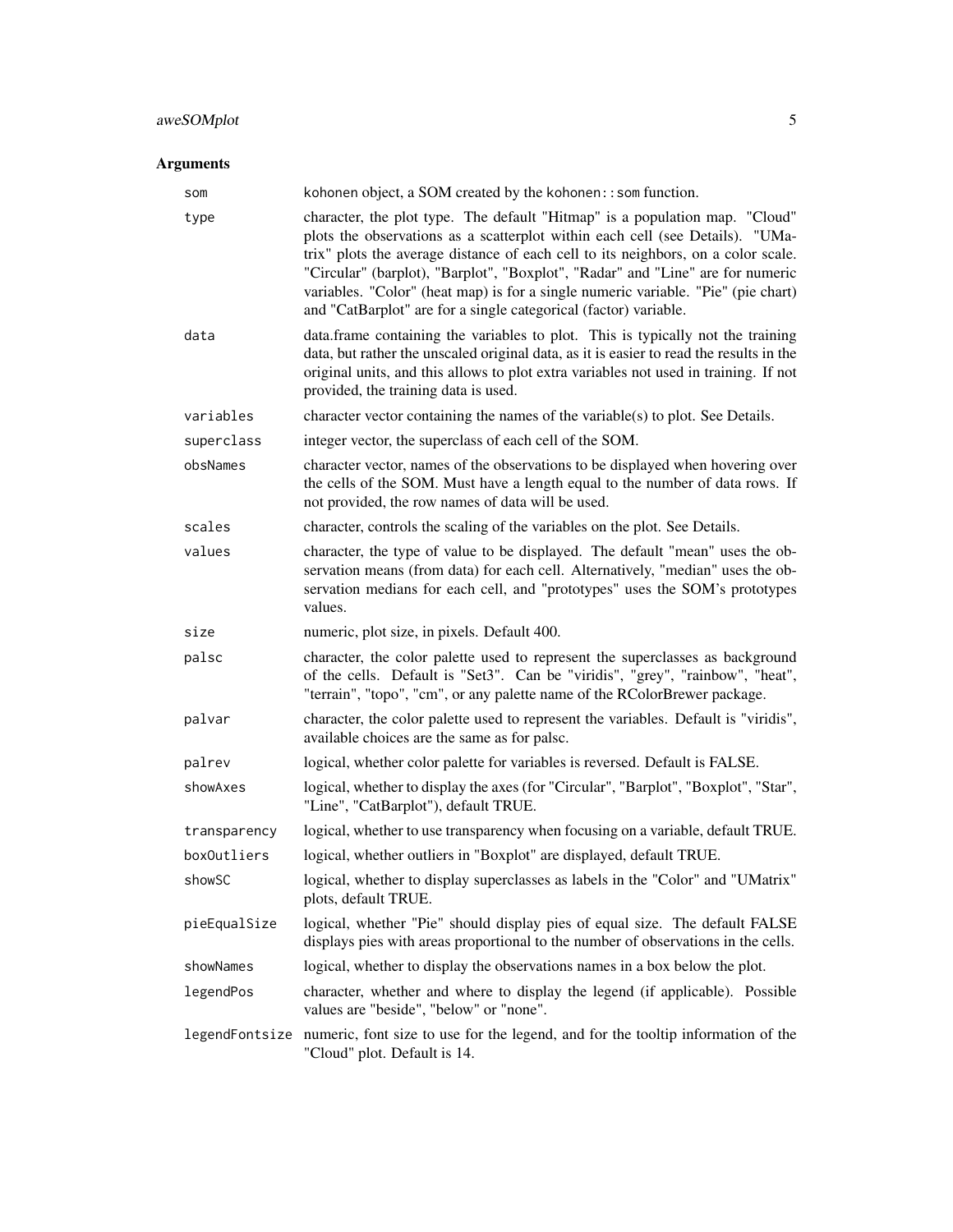| cloudType | character, for "Cloud" type, controls how the point coordinates are computed,<br>see Details.                                      |
|-----------|------------------------------------------------------------------------------------------------------------------------------------|
| cloudSeed | numeric, for "random Cloud" type, seed for the pseudo-random placement of<br>the points. If NA (the default), no seed will be set. |
| elementId | character, user-defined element of the widget. Can be useful for user exten-<br>sions when embedding the result in an html page.   |

#### Details

The selected variables must be numeric for types "Circular", "Barplot", "Boxplot", "Radar", "Color" and "Line", or factor for types "Pie" and "CatBarplot". If not provided, all columns of data will be selected. If a numeric variable is provided to a "Cloud", "Pie" or "CatBarplot", it will be split into a maximum of 8 classes. For "Cloud" plots, the first element of variables is used to color the points (and can be "None" for no coloring), the following elements (if any) are used in the information box of each point.

Variables scales: All values that are used for the plots (means, medians, prototypes) are scaled to 0-1 for display (minimum height to maximum height). The scales parameter controls how this scaling is done.

- "contrast": for each variable, the minimum height is the minimum observed mean/median/prototype on the map, the maximum height is the maximum on the map. This ensures maximal contrast on the plot.
- "range": observation range; for each variable, the minimum height corresponds to the minimum of that variable over the whole dataset, the maximum height to the maximum of the variable on the whole dataset.
- "same": same scales; all heights are displayed on the same scale, using the global minimum and maximum of the dataset.

Cloud plot: three types of cloud plots are available, controlled by the cloudType argument:

- "cellPCA": (default) the point coordinates are computed cell by cell, by computing a PCA on the training data of that cell only. Points close to the center of the cell are close to the mean of its observations. Points far apart within a cell are likely to have different characteristics.
- "kPCA": the point coordinates are computed globally, by a kernel PCA performed on all the differences between the training data and their winning prototypes. Points close to the center of their cell are close to their prototype, and points with similar placements in the clouds thus have a similar difference to their prototype. Not recommended for large datasets (eg. > 1000) observations), as it tends to take too much memory.
- "PCA": the point coordinates are computed globally, by a PCA performed on all the differences between the training data and their winning prototypes. Points close to the center of their cell are close to their prototype, and points with similar placements in the clouds thus have a similar difference to their prototype.
- "proximity": the point coordinates are computed one by one, based on the distances of the observation's training data to its cell's prototype and to its second best matching prototypes among its cell's neighbors. Points close to their cell's center are close to their closest prototype, while points close to another cell are close to that cell's prototype.
- "random": the point coordinates are random samples from a uniform distribution.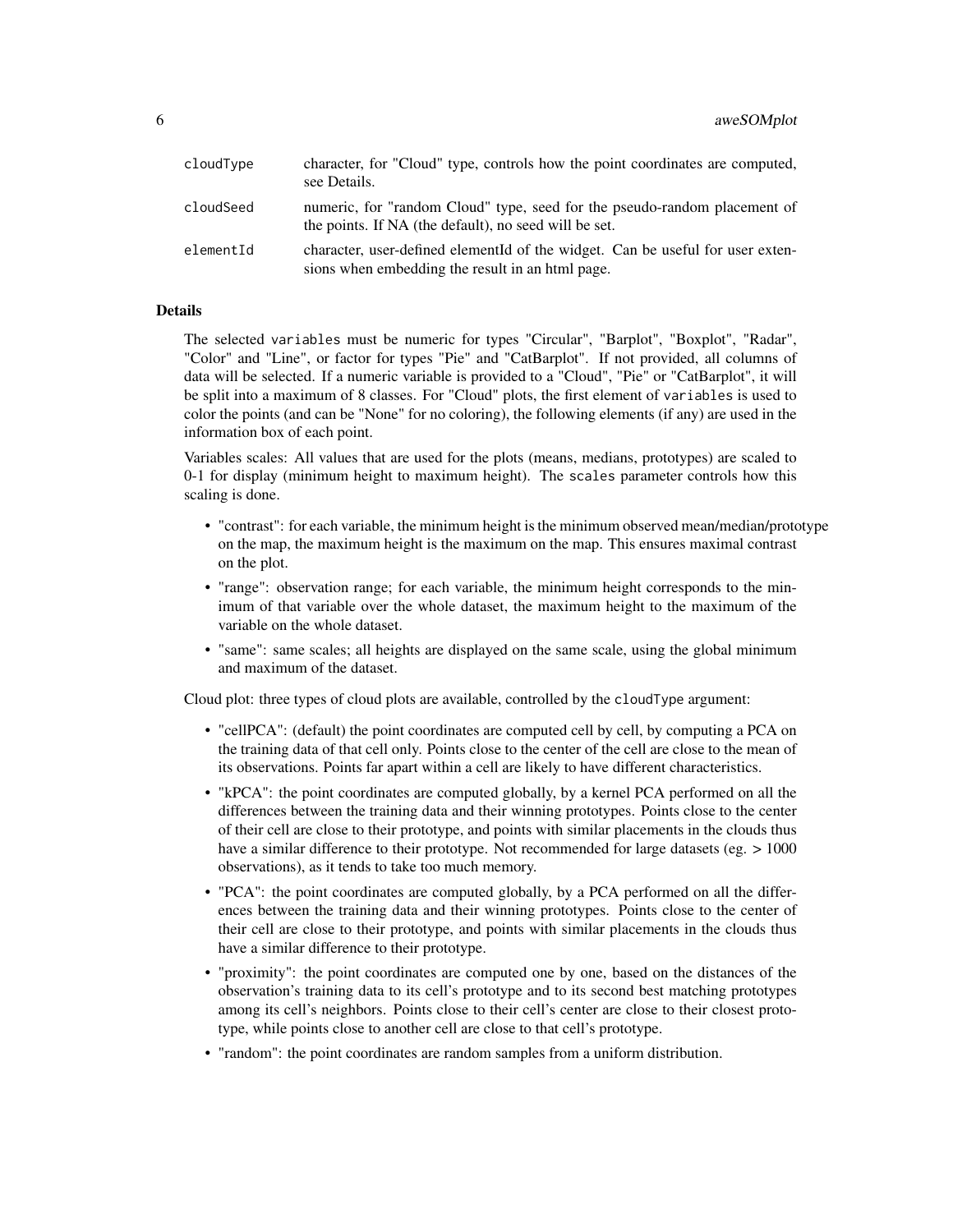#### <span id="page-6-0"></span>aweSOMreorder 7

#### Value

Returns an object of class htmlwidget.

#### Examples

```
## Build training data
dat <- iris[, c("Sepal.Length", "Sepal.Width", "Petal.Length", "Petal.Width")]
### Scale training data
dat <- scale(dat)
## Train SOM
### Initialization (PCA grid)
init \leq somInit(dat, 4, 4)
ok.som <- kohonen::som(dat, grid = kohonen::somgrid(4, 4, 'hexagonal'),
                       rlen = 100, alpha = c(0.05, 0.01),
                       radius = c(2.65, -2.65), init = init,
                       dist.fcts = 'sumofsquares')
## Group cells into superclasses (PAM clustering)
superclust <- cluster::pam(ok.som$codes[[1]], 2)
superclasses <- superclust$clustering
## Observations cloud ('Cloud')
variables <- c("Sepal.Length", "Sepal.Width", "Petal.Length", "Petal.Width")
aweSOMplot(som = ok.som, type = 'Cloud', data = iris,
           variables = c("Species", variables), superclass = superclasses)
## Population map ('Hitmap')
aweSOMplot(som = ok.som, type = 'Hitmap', superclass = superclasses)
## Plots for numerical variables
## Circular barplot
aweSOMplot(som = ok.som, type = 'Circular', data = iris,
           variables= variables, superclass = superclasses)
## Barplot (numeric variables)
aweSOMplot(som = ok.som, type = 'Barplot', data = iris,
           variables= variables, superclass = superclasses)
## Plots for categorial variables (iris species, not used for training)
## Pie
aweSOMplot(som = ok.som, type = 'Pie', data = iris,
           variables= "Species", superclass = superclasses)
## Barplot (categorical variables)
aweSOMplot(som = ok.som, type = 'CatBarplot', data = iris,
           variables= "Species", superclass = superclasses)
```
aweSOMreorder *Reorder variables for SOM plot*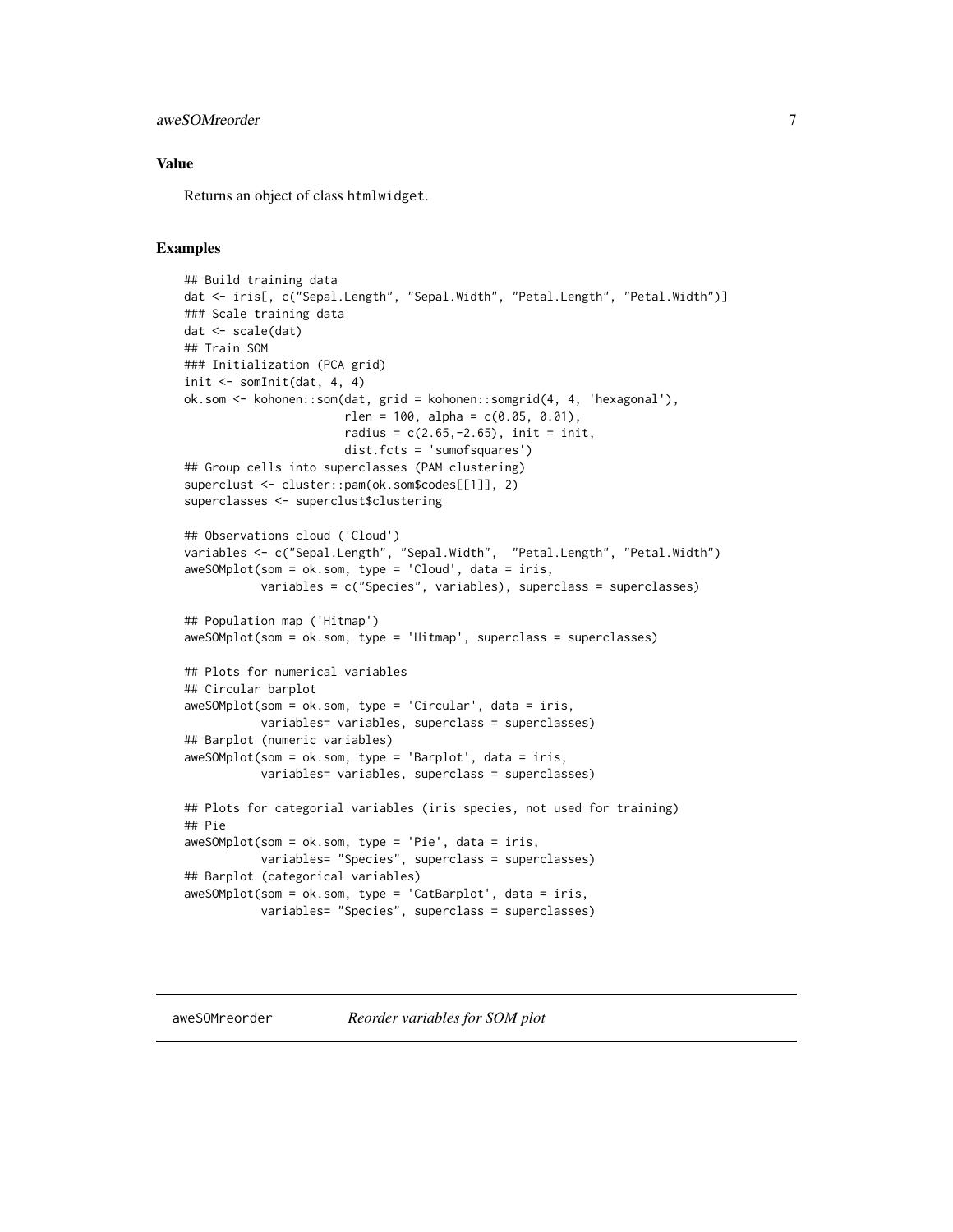#### Description

Reorders a set of variables for prettier display on SOM plots. Variables that have similar variations along the cell plots while be ordered close together. Reordering is computed from the first component of a kernel PCA performed on the matrix of displayed values (with the variables as rows, and the cells as columns).

#### Usage

```
aweSOMreorder(
  som,
  data = NULL,
 variables = NULL,
  scales = c("contrast", "range", "same"),
  values = c("mean", "median", "prototypes")
\lambda
```
#### Arguments

| kohonen object, a SOM created by the kohonen: : som function.                                                                                                                                                                                                                                                                                                                                                                               |
|---------------------------------------------------------------------------------------------------------------------------------------------------------------------------------------------------------------------------------------------------------------------------------------------------------------------------------------------------------------------------------------------------------------------------------------------|
| data. frame containing the variables to plot. This is typically not the training<br>data, but rather the unscaled original data, as it is easier to read the results in the<br>original units, and this allows to plot extra variables not used in training. If not<br>provided, the training data is used.                                                                                                                                 |
| character vector containing the names of the variables to plot. If not provided,<br>all columns of data will be selected. All variables must be numeric.                                                                                                                                                                                                                                                                                    |
| character, controls the scaling of the variables on the plot. The default "con-<br>strast" maximizes the displayed contrast by scaling the displayed heights of<br>each variable from minimum to maximum of the displayed value. Alternatively,<br>"range" uses the minimum and maximum of the observations for each variable,<br>and "same" displays all variables on the same scale, using the global minimum<br>and maximum of the data. |
| character, the type of value to be displayed. The default "mean" uses the ob-<br>servation means (from data) for each cell. Alternatively, "median" uses the ob-<br>servation medians for each cell, and "prototypes" uses the SOM's prototypes<br>values.                                                                                                                                                                                  |
|                                                                                                                                                                                                                                                                                                                                                                                                                                             |

#### Value

Returns a character vector containing the reordered variables names.

```
## Build training data
dat <- iris[, c("Sepal.Length", "Sepal.Width", "Petal.Length", "Petal.Width")]
### Scale training data
dat <- scale(dat)
## Train SOM
### Initialization (PCA grid)
```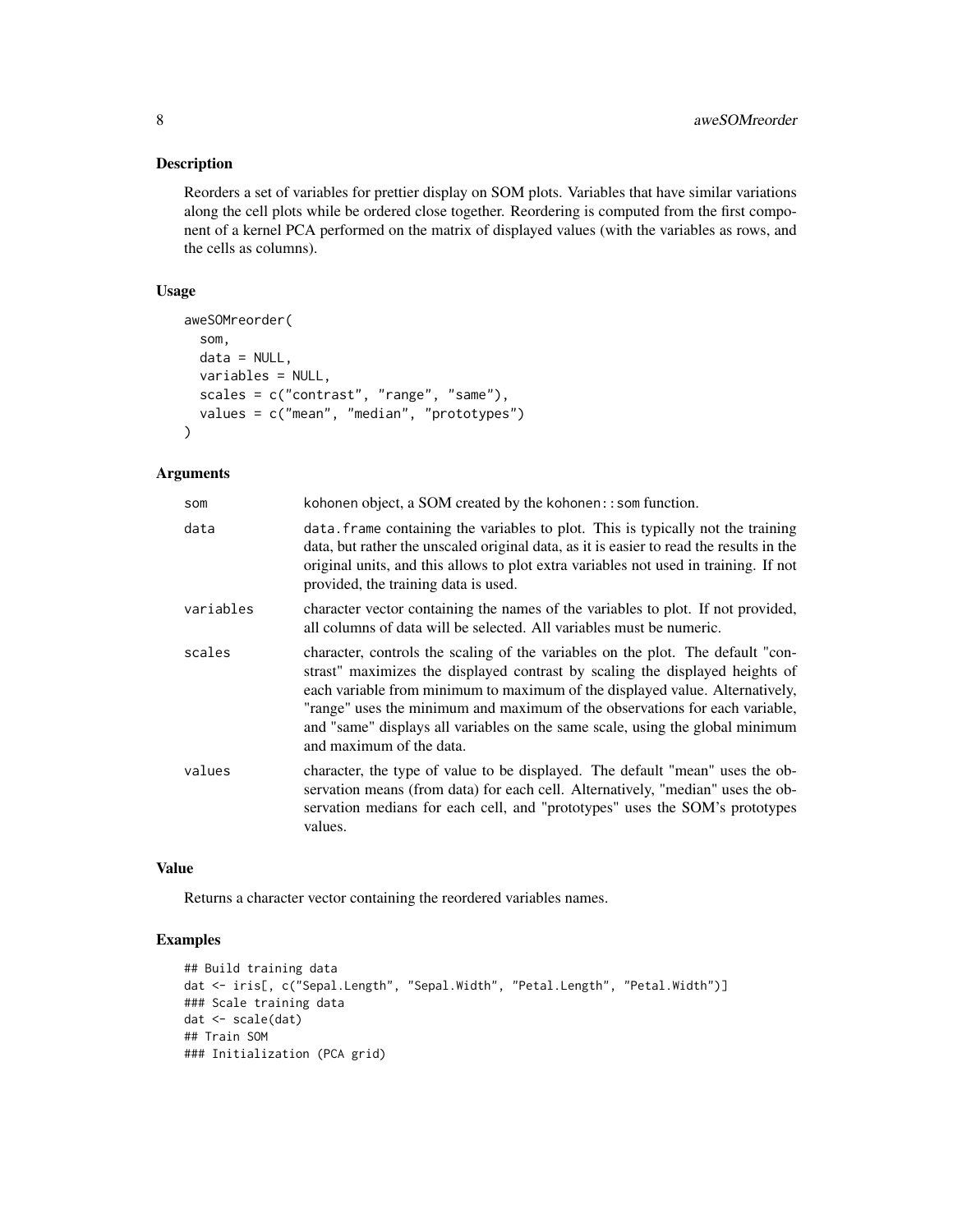#### <span id="page-8-0"></span>aweSOMscreeplot 9

```
init \leq somInit(dat, 4, 4)
ok.som <- kohonen::som(dat, grid = kohonen::somgrid(4, 4, 'hexagonal'),
                       rlen = 100, alpha = c(0.05, 0.01),
                       radius = c(2.65, -2.65), init = init,
                       dist.fcts = 'sumofsquares')
## Reorder variables
ordered.vars <- aweSOMreorder(ok.som)
## Plot with reordered variables
aweSOMplot(som = ok.som, type = 'Circular', data = iris,
           variables= ordered.vars)
```
aweSOMscreeplot *Screeplot of SOM superclasses*

#### Description

The screeplot, helps deciding the optimal number of superclasses. Available for both PAM and hierarchical clustering.

#### Usage

```
aweSOMscreeplot(
  som,
  nclass = 2,
  method = c("hierarchical", "pam"),
 hmethod = c("complete", "ward.D2", "ward.D", "single", "average", "mcquitty",
    "median", "centroid")
)
```
#### Arguments

| som     | kohonen object, a SOM created by the kohonen: $:$ som function.                                                                                                    |
|---------|--------------------------------------------------------------------------------------------------------------------------------------------------------------------|
| nclass  | number of superclasses to be visualized in the screeplot. Default is 2.                                                                                            |
| method  | Method used for clustering. Hierarchical clustering ("hierarchical") and Parti-<br>tioning around medoids ("pam") can be used. Default is hierarchical clustering. |
| hmethod | For hierarchicical clustering, the clustering method, by default "complete". See<br>the stats::hclust documentation for more details.                              |

#### Value

No return value, called for side effects.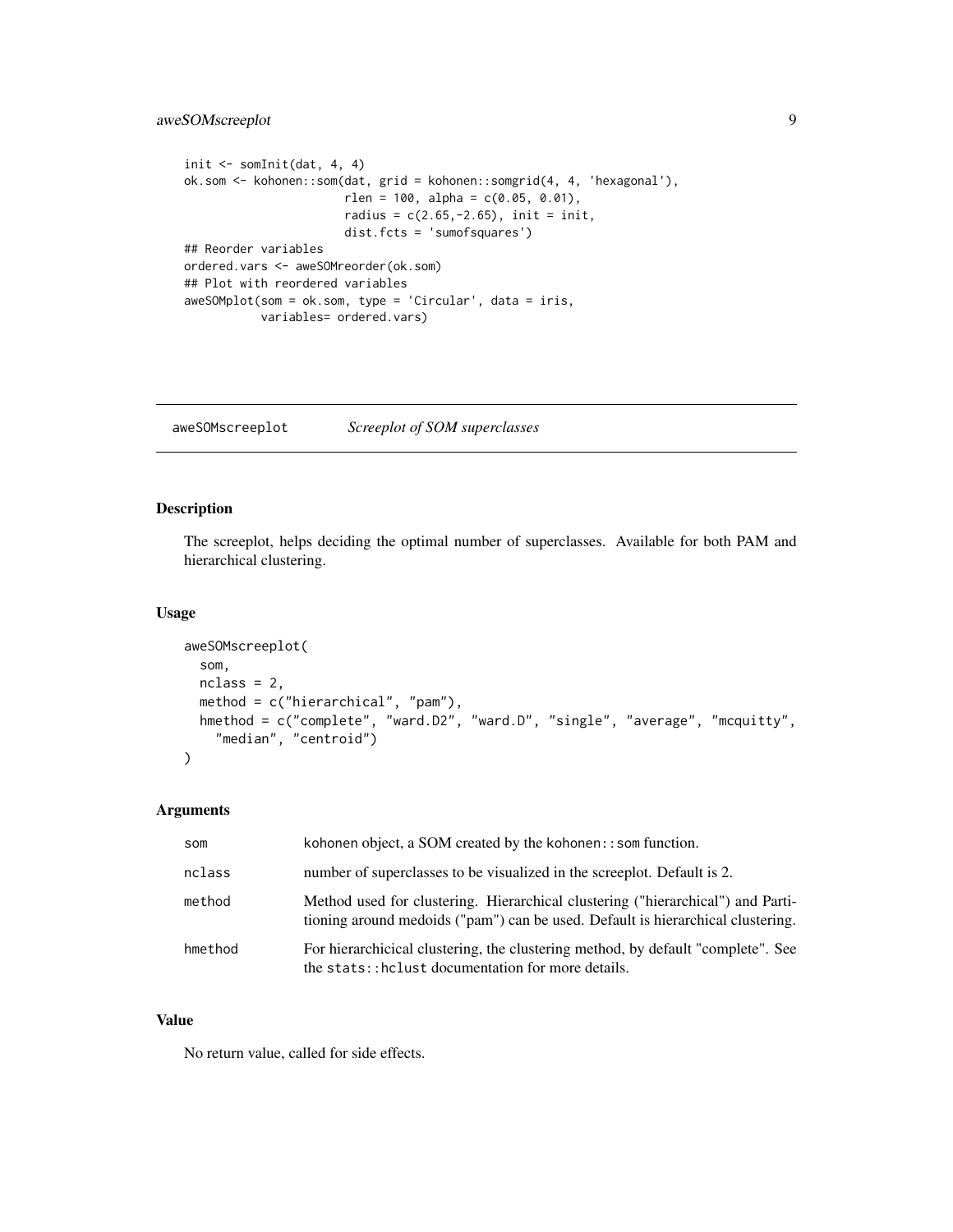#### Examples

```
## Build training data
dat <- iris[, c("Sepal.Length", "Sepal.Width", "Petal.Length", "Petal.Width")]
### Scale training data
dat <- scale(dat)
## Train SOM
### Initialization (PCA grid)
init \leq somInit(dat, 4, 4)
ok.som <- kohonen::som(dat, grid = kohonen::somgrid(4, 4, 'hexagonal'),
                       rlen = 100, alpha = c(0.05, 0.01),
                       radius = c(2.65, -2.65),
                       init = init, dist.fcts = 'sumofsquares')
## Group cells into superclasses (PAM clustering)
superclust <- cluster::pam(ok.som$codes[[1]], 2)
superclasses <- superclust$clustering
aweSOMscreeplot(ok.som, method = 'hierarchical',
                hmethod = 'complete', nclass = 2)
```
aweSOMsilhouette *Silhouette plot of SOM superclasses*

#### **Description**

Plots a silhouette plot, used to assess the quality of the super-clustering of SOM prototypes into superclasses. Available for both PAM and hierarchical clustering.

#### Usage

```
aweSOMsilhouette(som, clust)
```
#### Arguments

| som   | kohonen object, a SOM created by the kohonen: $:$ som function.                    |
|-------|------------------------------------------------------------------------------------|
| clust | object containing the result of the super-clustering of the SOM prototypes (either |
|       | a helust or a pam object).                                                         |

#### Value

No return value, called for side effects.

```
## Build training data
dat <- iris[, c("Sepal.Length", "Sepal.Width", "Petal.Length", "Petal.Width")]
### Scale training data
dat <- scale(dat)
## Train SOM
### Initialization (PCA grid)
init \leq somInit(dat, 4, 4)
```
<span id="page-9-0"></span>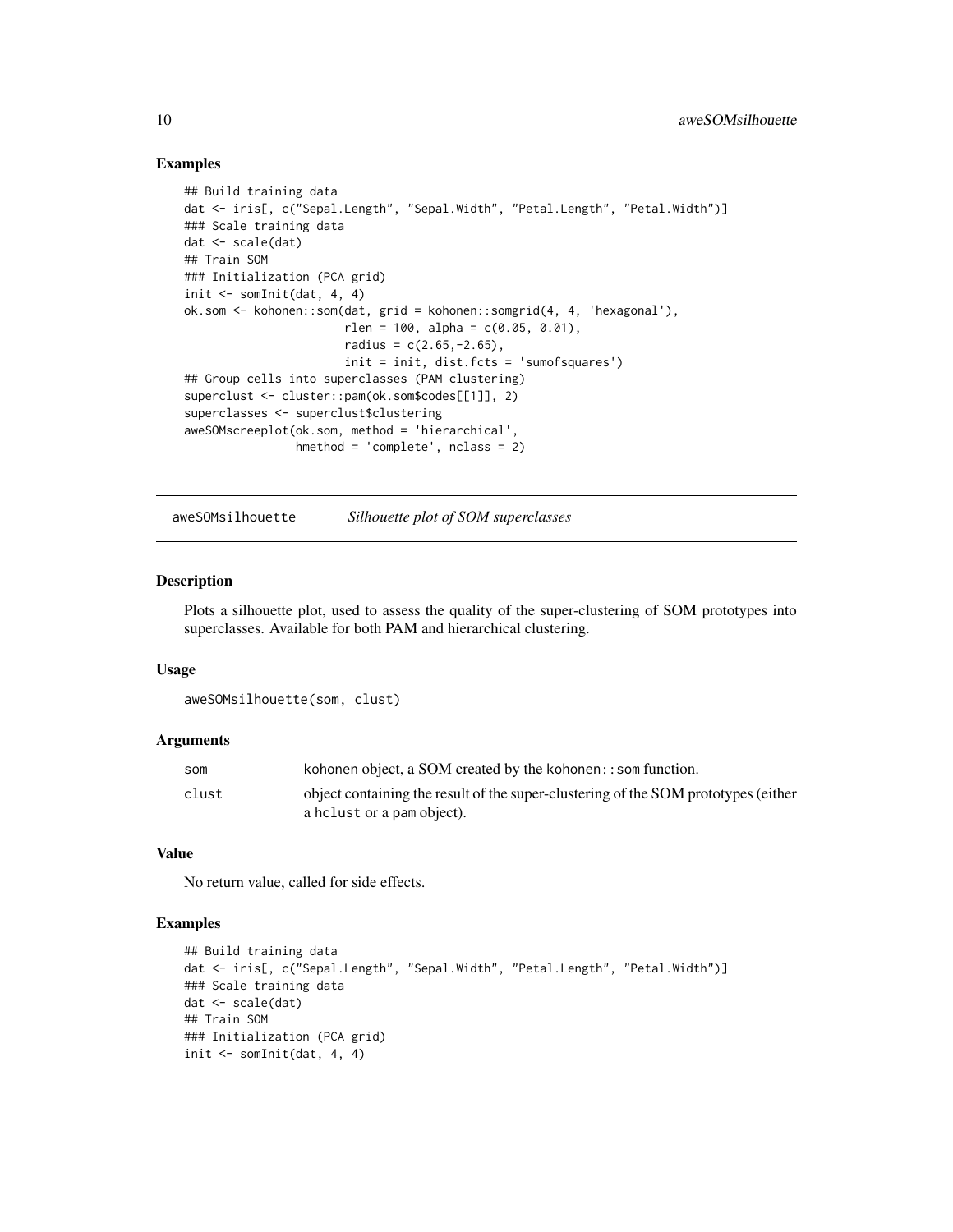```
ok.som <- kohonen::som(dat, grid = kohonen::somgrid(4, 4, 'hexagonal'),
                       rlen = 100, alpha = c(0.05, 0.01),
                       radius = c(2.65, -2.65), init = init,
                       dist.fcts = 'sumofsquares')
## Group cells into superclasses (PAM clustering)
superclust <- cluster::pam(ok.som$codes[[1]], 2)
superclasses <- superclust$clustering
aweSOMsilhouette(ok.som, superclasses)
```
aweSOMsmoothdist *Smooth Distance Plot for SOM*

#### Description

Plots a visualization of the distances between the SOM cells. Based on the U-Matrix, which is computed for each cell as the mean distance to its immediate neighbors.

#### Usage

```
aweSOMsmoothdist(
  som,
  pal = c("viridis", "grey", "rainbow", "heat", "terrain", "topo", "cm",
    rownames(RColorBrewer::brewer.pal.info)),
  reversed = FALSE,legendFontsize = 14
\lambda
```
#### Arguments

| som        | kohonen object, a SOM created by the kohonen: : som function.                                                                                                                      |
|------------|------------------------------------------------------------------------------------------------------------------------------------------------------------------------------------|
| pal        | character, the color palette. Default is "viridis". Can be "viridis", "grey", "rain-<br>bow", "heat", "terrain", "topo", "cm", or any palette name of the RColorBrewer<br>package. |
| reversePal | logical, whether color palette should be reversed. Default is FALSE.                                                                                                               |
|            | legendFontsize numeric, the font size for the legend. Default 14.                                                                                                                  |

#### Value

Returns an object of classes gg and ggplot.

```
## Build training data
dat <- iris[, c("Sepal.Length", "Sepal.Width", "Petal.Length", "Petal.Width")]
### Scale training data
dat <- scale(dat)
## Train SOM
### Initialization (PCA grid)
```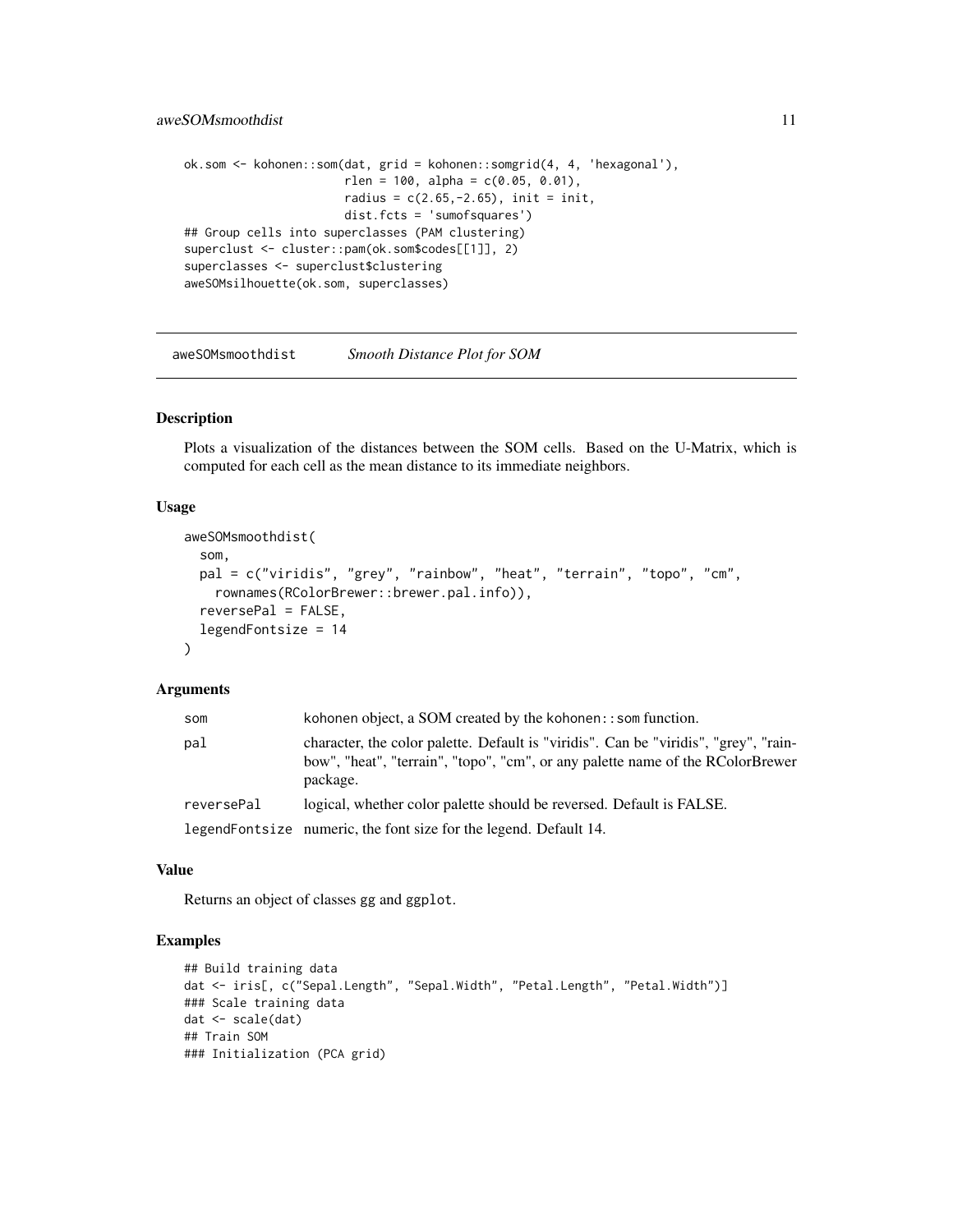<span id="page-11-0"></span>12 somDist

```
init <- somInit(dat, 4, 4)
ok.som <- kohonen::som(dat, grid = kohonen::somgrid(4, 4, 'rectangular'),
                       init = init)
aweSOMsmoothdist(ok.som)
```
cdt *Complete disjunctive table*

#### Description

Computes the complete disjunctive table of a set of factors, where each factor (ie categorical variable) is encoded as a set of dummy variables, one for each level (category).

#### Usage

cdt(x)

#### Arguments

x data.frame on which the table is computed. All columns will be treated as factors.

#### Value

A matrix of dummy variables, with  $nrow(x)$  rows and a number of columns equal to the sum of numbers of levels in all the variables of x.

| somDist |
|---------|
|---------|

#### Description

Several distance measures between cells or prototypes of a trained SOM (in grid space, in data space).

#### Usage

somDist(som)

#### Arguments

som kohonen object, a SOM created by the som function.

#### Value

A list with distance measures: between cells on the grid, between prototypes in data space, and the neighborhood matrix on the grid.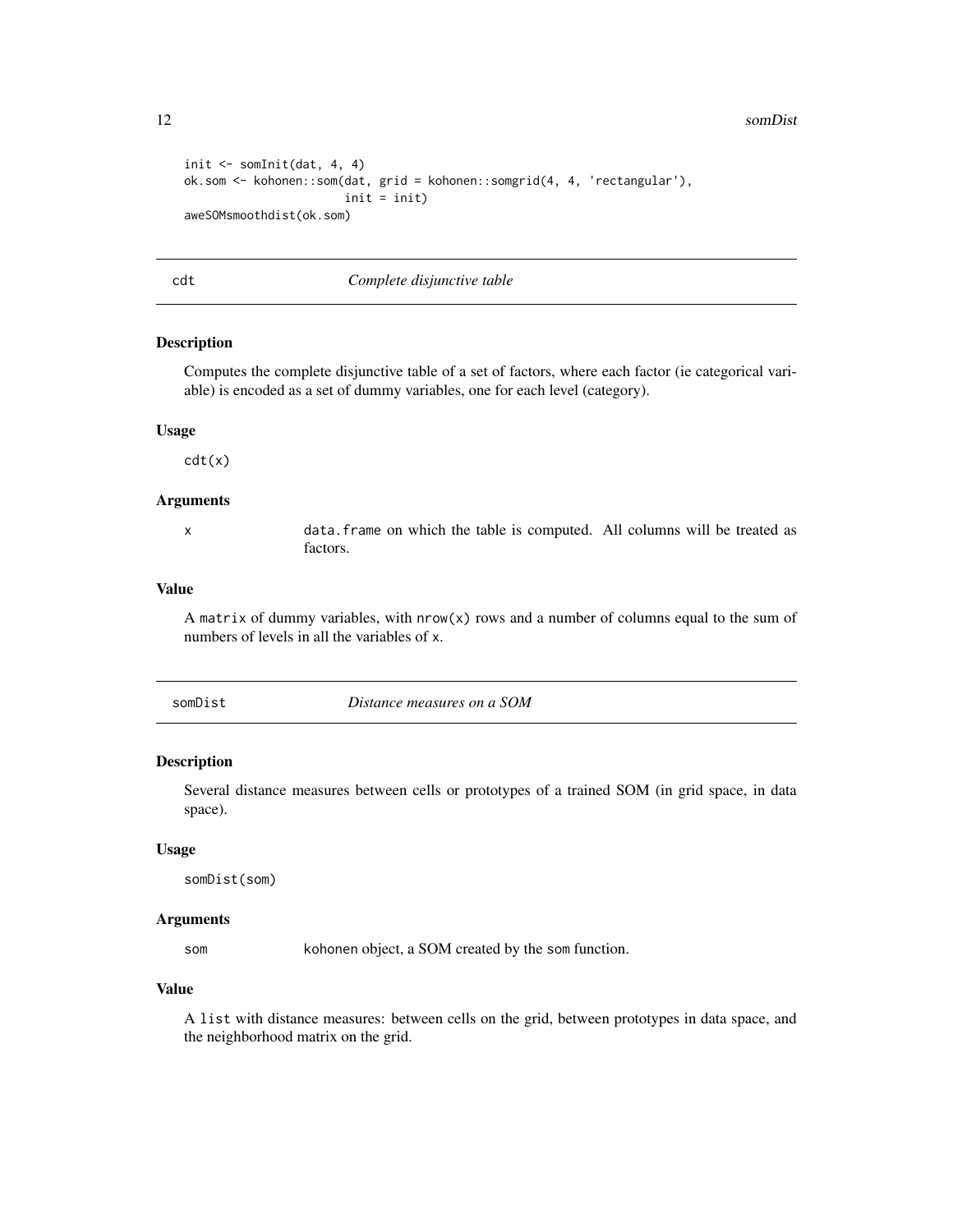#### <span id="page-12-1"></span><span id="page-12-0"></span>Description

Prototypes are the artificial points in data space that are used to cluster observations: each observation is assigned to the cluster of its closest prototype. In self-organizing maps, each cell of the map has its own prototype, and training is performed by iteratively adjusting the prototypes. This function creates an initial guess for the prototypes of a SOM grid, to be used as the init argument to the kohonen::som function (see example).

#### Usage

```
somInit(traindat, nrows, ncols, method = c("pca.sample", "pca", "random"))
```
#### Arguments

| traindat | Matrix of training data, that will also be used to train the SOM. |
|----------|-------------------------------------------------------------------|
| nrows    | Number of rows on the map.                                        |
| ncols    | Number of columns on the map.                                     |
| method   | Method used, see Details. "pca" or "random"                       |

#### Details

The default method "pca.sample" takes as prototypes the observations that are closest to the nodes of a 2d grid placed along the first two components of a PCA. The "pca" method uses the nodes instead of the observations. The "random" method samples random observations.

#### Value

A matrix of prototype coordinates.

```
dat <- iris[, c("Sepal.Length", "Sepal.Width", "Petal.Length", "Petal.Width")]
### Scale training data
dat <- scale(dat)
## Train SOM
### Initialization (PCA grid)
init \leq somInit(dat, 4, 4)
the.som <- kohonen::som(dat, grid = kohonen::somgrid(4, 4, 'hexagonal'),
                        rlen = 100, alpha = c(0.05, 0.01),
                        radius = c(2.65, -2.65), init = init,
                        dist.fcts = 'sumofsquares')
```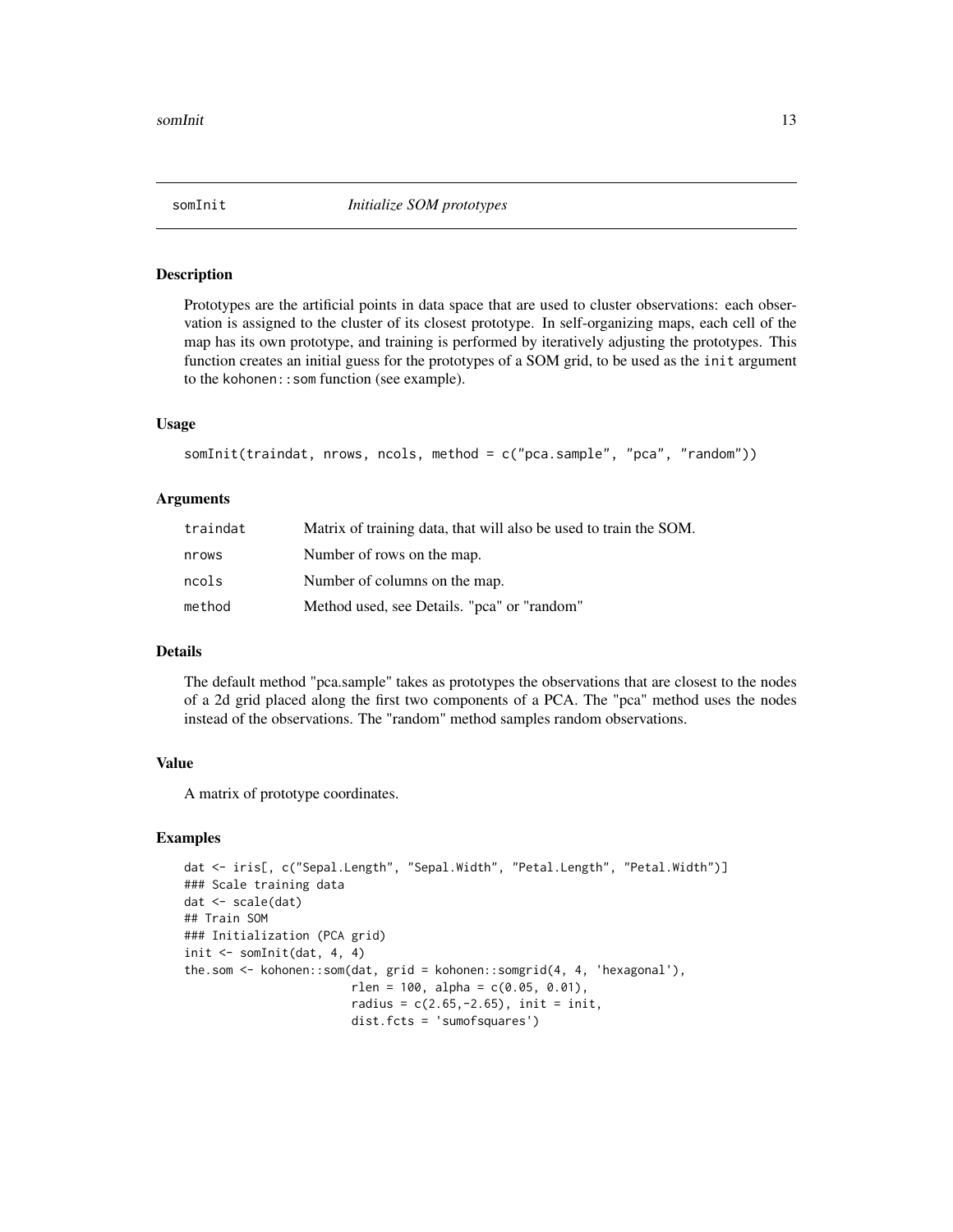<span id="page-13-1"></span><span id="page-13-0"></span>

#### **Description**

Computes several quality measures on a trained SOM (see Details).

#### Usage

```
somQuality(som, traindat)
```
#### **Arguments**

| som      | kohonen object, a SOM created by the kohonen: $:$ som function. |
|----------|-----------------------------------------------------------------|
| traindat | matrix containing the training data.                            |

#### Details

Four measures of SOM quality are returned :

- Quantization error: Average squared distance between the data points and the map's prototypes to which they are mapped. Lower is better.
- Percentage of explained variance: Similar to other clustering methods, the share of total variance that is explained by the clustering (equal to 1 minus the ratio of quantization error to total variance). Higher is better.
- Topographic error: Measures how well the topographic structure of the data is preserved on the map. It is computed as the share of observations for which the best-matching node is not a neighbor of the second-best matching node on the map. Lower is better: 0 indicates excellent topographic representation (all best and second-best matching nodes are neighbors), 1 is the maximum error (best and second-best nodes are never neighbors).
- Kaski-Lagus error: Combines aspects of the quantization and topographic error. It is the sum of the mean distance between points and their best-matching prototypes, and of the mean geodesic distance (pairwise prototype distances following the SOM grid) between the points and their second-best matching prototype.

#### Value

A list containing quality measures : quantization error, share of explained variance, topographic error and Kaski-Lagus error (see Details).

#### References

Kohonen T. (2001) *Self-Organizing Maps*, 3rd edition, Springer Press, Berlin. <doi:10.1007/978-3- 642-56927-2>

Kaski, S. and Lagus, K. (1996) Comparing Self-Organizing Maps. In C. von der Malsburg, W. von Seelen, J. C. Vorbruggen, and B. Sendho (Eds.) *Proceedings of ICANN96, International Conference on Articial Neural Networks , Lecture Notes in Computer Science* vol. 1112, pp. 809-814. Springer, Berlin. <doi:10.1007/3-540-61510-5\_136>